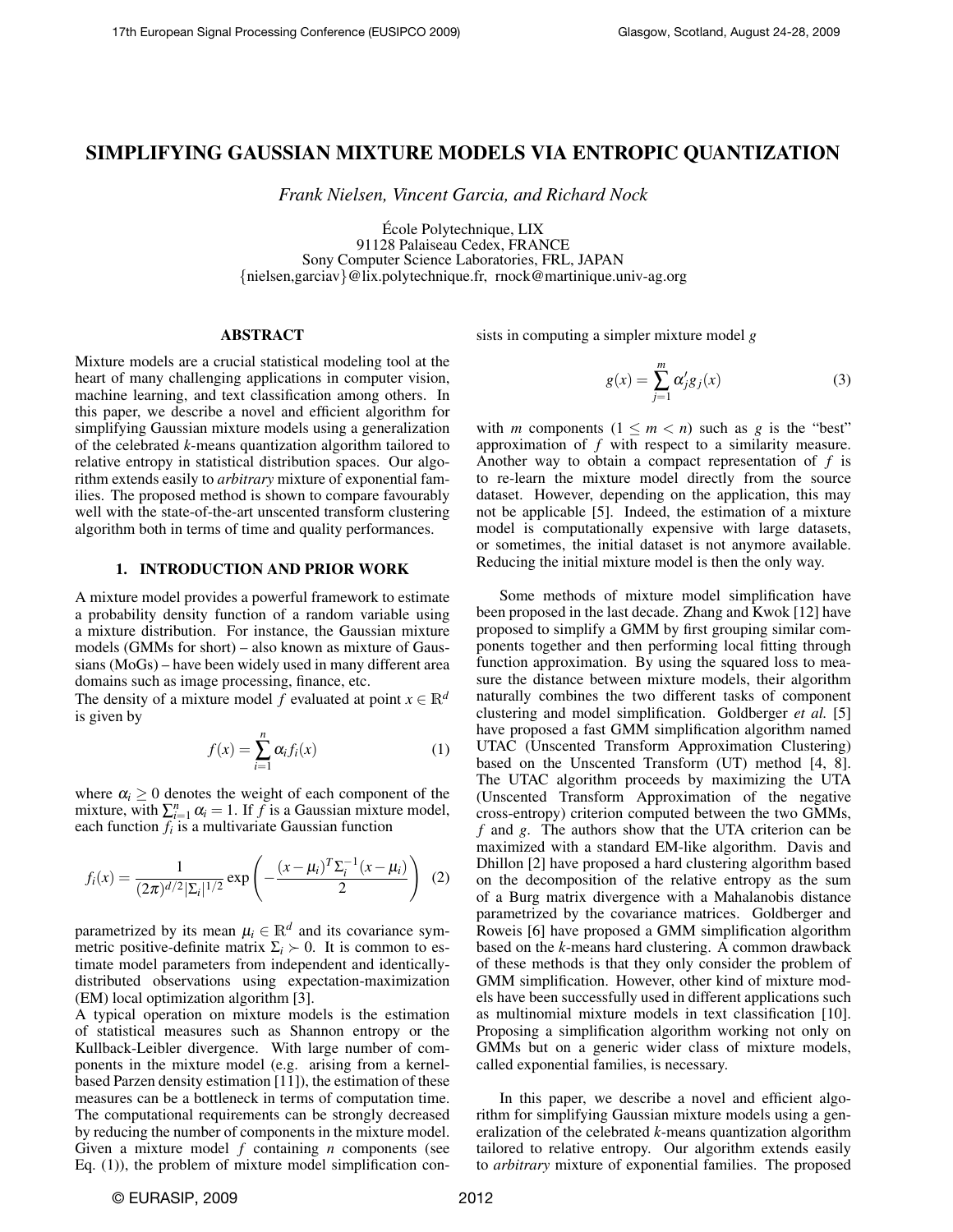method is shown to compare favourably well with the stateof-the-art UTAC algorithm both in terms of time and quality performances.

# 2. ENTROPIC QUANTIZATION OF GMMS

#### 2.1 Relative entropy and Bregman divergence

The fundamental measure between statistical distributions is the *relative entropy*, also called the Kullback-Leibler divergence (denoted by KLD). For  $f_i$  and  $f_j$  two distributions, the KLD is an oriented distance (asymmetric) and is defined as

$$
KLD(fi||fj) = \int fi(x) \log \frac{fi(x)}{fj(x)} dx.
$$
 (4)

This fastidious integral computation yields for multivariate normals

$$
KLD(fi||fj) = \frac{1}{2}\log\left(\frac{\det\Sigma_j}{\det\Sigma_i}\right) + \frac{1}{2}\text{tr}\left(\Sigma_j^{-1}\Sigma_i\right) + \frac{1}{2}(\mu_j - \mu_i)^T\Sigma_j^{-1}(\mu_j - \mu_i) - \frac{d}{2}
$$
(5)

where  $tr(\Sigma)$  is the matrix trace operator, *i.e.* the sum of its diagonal elements.

It turns out that we can *bypass* the integral computation using the canonical form of *exponential families* [1]  $\exp \left\{ <\tilde{\Theta}, t(x) > -F(\tilde{\Theta}) + C(x) \right\}$  where  $\tilde{\Theta}$  are the *natural parameters* associated with the *sufficient statistics*  $t(x)$ . The *log normalizer*  $F(\tilde{\Theta})$  is a strictly convex and differentiable function that specifies uniquely the exponential family, and the function  $C(x)$  is the carrier measure (*e.g.*, Lebesgue or counting measures). The relative entropy between two distribution members of the *same* exponential family is equal to the Bregman divergence defined for the log normalizer *F* on the natural parameter space:

$$
KLD(fi||fj) = DF(\tilde{\Theta}j||\tilde{\Theta}i)
$$
\n(6)

where

$$
D_F(\tilde{\Theta}_j||\tilde{\Theta}_i) = F(\tilde{\Theta}_j) - F(\tilde{\Theta}_i) - \langle \tilde{\Theta}_j - \tilde{\Theta}_i, \nabla F(\tilde{\Theta}_i) \rangle. \tag{7}
$$

The  $\langle \cdot, \cdot \rangle$  denotes the inner product  $\langle p, q \rangle = p^T q$  and  $\nabla F$  is the gradient operator. For multivariate normals, we consider *mixed-type* vector/matrix parameters. The sufficient statistics is *stacked* onto a two-part *d*-dimensional vector/matrix entity  $\tilde{x} = (x, -\frac{1}{2}xx^T)$  associated with the natural parameter  $\tilde{\Theta} = (\theta, \Theta) = (\Sigma^{-1} \mu, \frac{1}{2} \Sigma^{-1})$ . The log normalizer specifying the exponential family is [9]

$$
F(\tilde{\Theta}) = \frac{1}{4} \text{tr}(\Theta^{-1} \theta \theta^{T}) - \frac{1}{2} \log \det \Theta + \frac{d}{2} \log 2\pi.
$$

The inner product  $<\tilde{\Theta}_p, \tilde{\Theta}_q>$  becomes a *composite* inner product obtained as the sum of two inner products of vectors and matrices:  $<\tilde{\Theta}_p, \tilde{\Theta}_q> = <\Theta_p, \Theta_q> + <\theta_p, \theta_q>$ . For matrices, the inner product  $<\Theta_p, \Theta_q>$  is defined by the trace of the matrix product  $\Theta_p \Theta_q^T$ :  $\langle \Theta_p, \Theta_q \rangle = \text{tr}(\Theta_p \Theta_q^T)$ . The gradient ∇*F* is given in mixed vector-matrix type by

$$
\nabla F(\tilde{\Theta}) = \begin{pmatrix} \frac{1}{2} \Theta^{-1} \theta \\ -\frac{1}{2} \Theta^{-1} - \frac{1}{4} (\Theta^{-1} \theta) (\Theta^{-1} \theta)^T \end{pmatrix}
$$

#### 2.2 Bregman *k*-means

Banerjee *et al.* [1] extended Lloyd's *k*-means algorithm to the class of Bregman divergences, generalizing also the former Linde-Buzo-Gray and information-theoretic clusterings. They proved that the simple Lloyd's iterative algorithm minimizes *monotonically* the Bregman (right-sided) loss function:

LossFunction<sub>F</sub>
$$
(\{x_1,...,x_n\};k) = \min_{c_1,...,c_k} \sum_k \sum_i D_F(x_i || \overline{c_k})
$$
.

where  $x_i$  are the source point sets and  $c_k$  the respective cluster centroids. Thus a right-sided Bregman *k*-means is a leftsided differential entropic (*i.e.* KLD) clustering, and viceversa. In this paper, we propose a GMM simplification algorithm based on Bregman *k*-means. The *k*-means algorithm is the repetition until convergence of two steps: first calculate membership in clusters (repartition step), and second recompute the centroids. The algorithms 1 and 2 respectively present the right-sided and the left-sided Bregman *k*-means clustering algorithms (noted BKMC).

Figure 1 shows the left-sided (blue) and right-sided (red) entropic centroids of a set of five bivariate normals.



Figure 1: Screenshot of the left-sided (blue) and right-sided (red) entropic centroid of bivariate normals. Each normal is represented by a point in dimension 5 and rasterized on the canvas as a centered ellipse.

| <b>Algorithm 1</b> BKMC right-sided( $f, m$ ) |                                                                                                                                          |
|-----------------------------------------------|------------------------------------------------------------------------------------------------------------------------------------------|
|                                               | 1: Initialize the GMM $g$ .                                                                                                              |
|                                               | $2:$ repeat                                                                                                                              |
| 3:                                            | Compute the cluster C. The Gaussian $f_i$ belongs to<br>cluster $C_i$ if and only if                                                     |
|                                               | $D_F(\tilde{\Theta}_i    \tilde{\Theta}'_i) < D_F(\tilde{\Theta}_i    \tilde{\Theta}'_i), \ \forall l \in [1, m] \setminus \{j\}$<br>(8) |
| 4:                                            | Compute the centroids. The natural parameters of the<br><i>j</i> -th centroid ( <i>i.e.</i> Gaussian $g_i$ ) are given by:               |

$$
\alpha'_{j} = \sum_{i} \alpha_{i}, \quad \theta'_{j} = \frac{\sum_{i} \alpha_{i} \theta_{i}}{\sum_{i} \alpha_{i}}, \quad \Theta'_{j} = \frac{\sum_{i} \alpha_{i} \Theta_{i}}{\sum_{i} \alpha_{i}} \qquad (9)
$$

The sum  $\sum_i$  is performed on  $i \in [1,m]/f_i \in C_j$ . 5: until the cluster does not change between two iterations.

#### 2.3 Symmetric Bregman *k*-means

For some applications (*e.g.* content-based image retrieval), the use of a symmetric similarity measure is required. The

.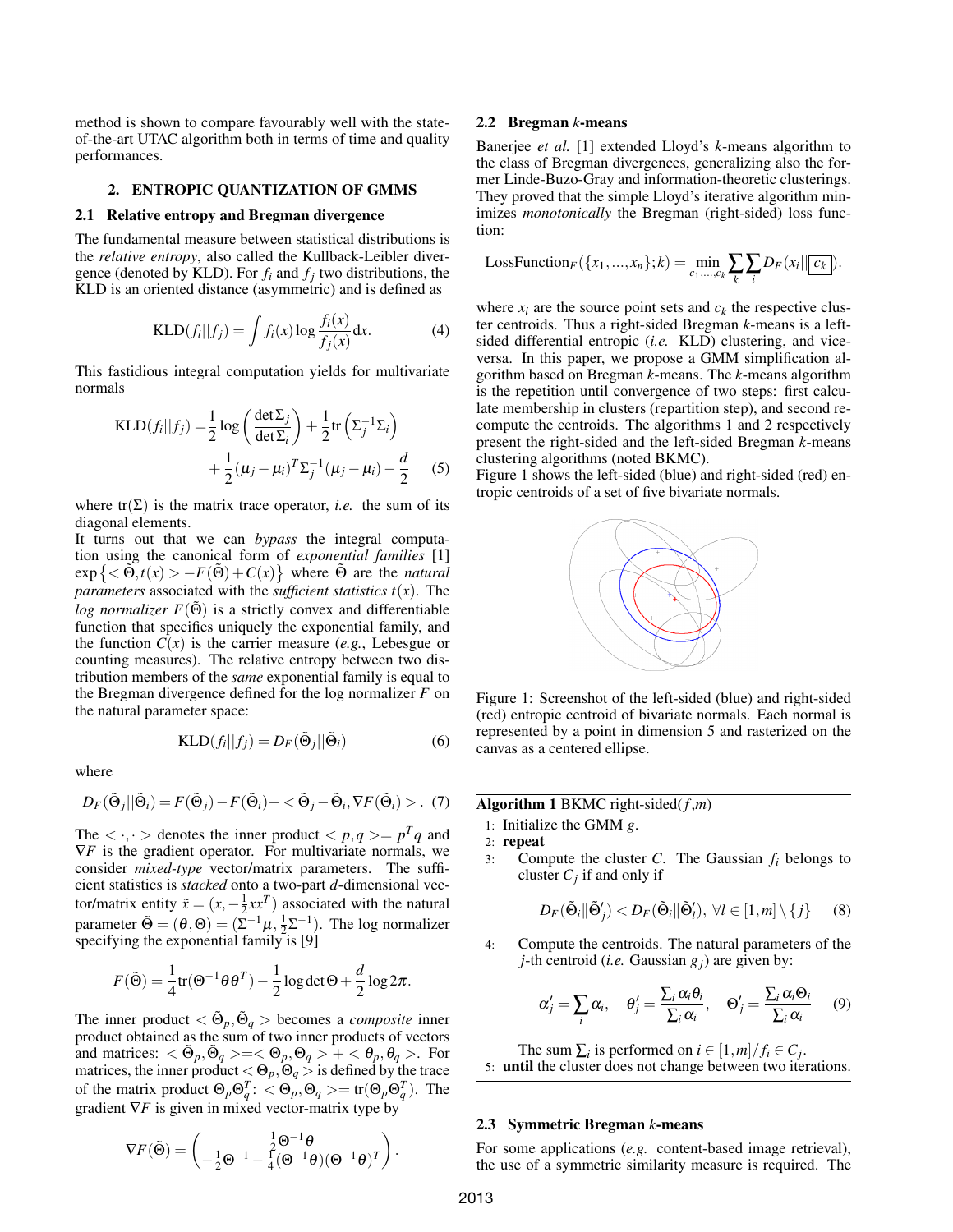## Algorithm 2 BKMC left-sided(*f* ,*m*)

1: Initialize the GMM *g*.

2: repeat

3: Compute the cluster *C*. The Gaussian *f<sup>i</sup>* belongs to cluster  $C_j$  if and only if

$$
D_F(\tilde{\Theta}'_j \| \tilde{\Theta}_i) < D_F(\tilde{\Theta}'_l \| \tilde{\Theta}_i), \ \forall l \in [1, m] \setminus \{j\}
$$

4: Compute the centroids. The natural parameters of the *j*-th centroid (*i.e.* Gaussian *gj*) are given by:

$$
\alpha'_{j} = \sum_{i} \alpha_{i}, \quad \tilde{\Theta}'_{j} = \nabla F^{-1} \left( \sum_{i} \frac{\alpha_{i}}{\alpha'_{j}} \nabla F \left( \tilde{\Theta}_{i} \right) \right) \quad (10)
$$

where

$$
\nabla F^{-1}(\tilde{\Theta}) = \begin{pmatrix} -\left(\Theta + \theta \theta^T\right)^{-1} \theta \\ -\frac{1}{2} \left(\Theta + \theta \theta^T\right)^{-1} \end{pmatrix} \tag{11}
$$

5: until the cluster does not change between two iterations.

BKMC algorithm can be adapted to satisfy this condition by using the symmetrized Bregman divergence. Previously, the repartition step used the right-sided or the left-sided Bregman divergence to gather the Gaussians of *f* into a cluster. Instead, we propose to use the symmetric Bregman divergence noted  $SD_F$ . Given two Gaussians  $\tilde{\Theta}_p$  and  $\tilde{\Theta}_q$  (natural parameters),  $SD<sub>F</sub>$  is the mean of the right-sided and left-sided Bregman divergence:

$$
SD_F(\tilde{\Theta}_p, \tilde{\Theta}_q) = \frac{D_F(\tilde{\Theta}_q || \tilde{\Theta}_p) + D_F(\tilde{\Theta}_p || \tilde{\Theta}_q)}{2}
$$
(12)

The centroid step consists first in computing the right-sided and left-sided centroids (respectively noted  $c_r$  and  $c_l$ ) as explained in algorithms 1 and 2. The symmetric centroid *c* belongs to the geodesic link between  $c_r$  and  $c_l$ . A point on this link is given by

$$
c_{\lambda} = \nabla F^{-1} \left( \lambda \nabla F(c_r) + (1 - \lambda) \nabla F(c_l) \right) \tag{13}
$$

where  $\lambda \in [0,1]$ . The symmetric centroid  $c = c_{\lambda}$  verifies

$$
SD_F(c_\lambda, c_r) = SD_F(c_\lambda, c_l). \tag{14}
$$

A standard dichotomy search on  $\lambda$  allows to quickly find the symmetric centroid *c* for a given precision.

#### 3. EXPERIMENTS

### 3.1 Bregman *k*-means clustering

In this section, we apply the BKMC algorithm for simplifying Gaussian mixture models. We compare the influence of the Bregman divergence type (right-sided, left-sided, or symmetrized) on the quality of the simplified GMM *g*. This quality is usually evaluated through the standard right-sided KLD between *f* and *g*. The KLD is estimated with a classical Monte-Carlo algorithm [7] since it does not admit any closed-form solution.

For this experiment, the initial GMM *f* is composed of 32

Gaussians and is computed from the image Baboon (see figure 4): first we perform a standard *k*-means algorithm to gather RGB pixels in 32 classes, second we compute *f* with a standard Expectation-Maximization algorithm (EM). The dimension of the Gaussians is 3 (components RGB: red, green, blue).

The figure 2 shows the evolution of the KLD as a function of *m* (number of the Gaussians in the simplified GMM) for the different Bregman divergence types (right-sided, left-sided, or symmetric) used in the BKMC algorithms. First, the KLD decreases with *m* as expected whatever the Bregman divergence type used. Indeed, the quality of the approximation of the initial GMM *f* increases with the number of Gaussians in the simplified model *g*. Second, the left-sided Bregman divergence gives the best results and the right-sided the worst. The measure used to evaluate the quality of the simplification is the right-sided KLD. The left-sided Bregman clustering on natural parameters amounts to compute a right-sided KLD clustering on corresponding probability measures [9], and vice-versa. Obtaining the best approximation with the left-sided BKMC is then the expected behaviour. The symmetric centroid, being computed from right and left centroids, provides better results than right-sided divergence but worse than left-sided divergence. It turns out that the differential entropic clustering method of Davis and Dhillon [2] is a right-sided Bregman clustering presented as a left-sided KLD entropic clustering. In the paper remainder, we will use the left-sided BKMC.



Figure 2: Evolution of the (right-sided) KLD as a function of *m* for algorithms right-sided, left-sided, and symmetric BKMC. The left-sided BKMC provides the best approximation of the initial GMM.

## 3.2 BKMC versus UTAC

The figure 3 shows the evolution of the KLD as a function of *m* (number of classes for the simplified GMM) for algorithms UTAC and BKMC (left-sided). Both algorithms are written in Java. The initial GMM is computed as in section 3.1. With the two methods, the KLD decreases with *m*. BKMC provides the best results and is faster than UTAC algorithm: for  $m = 16$ , the clustering process is performed in 20 milliseconds for BKMC and 900 milliseconds for UTAC on a Dell Precision M6400 laptop (Intel Core 2 duo @ 2.53GHz, 4Go DDR2 memory, Windows Vista 64 bits, Java 1.6). Indeed, BKMC is based on a *k*-means algorithm which generally quickly converges. UTAC uses a EM method known to converge slowly (*i.e.* within a threshold after large number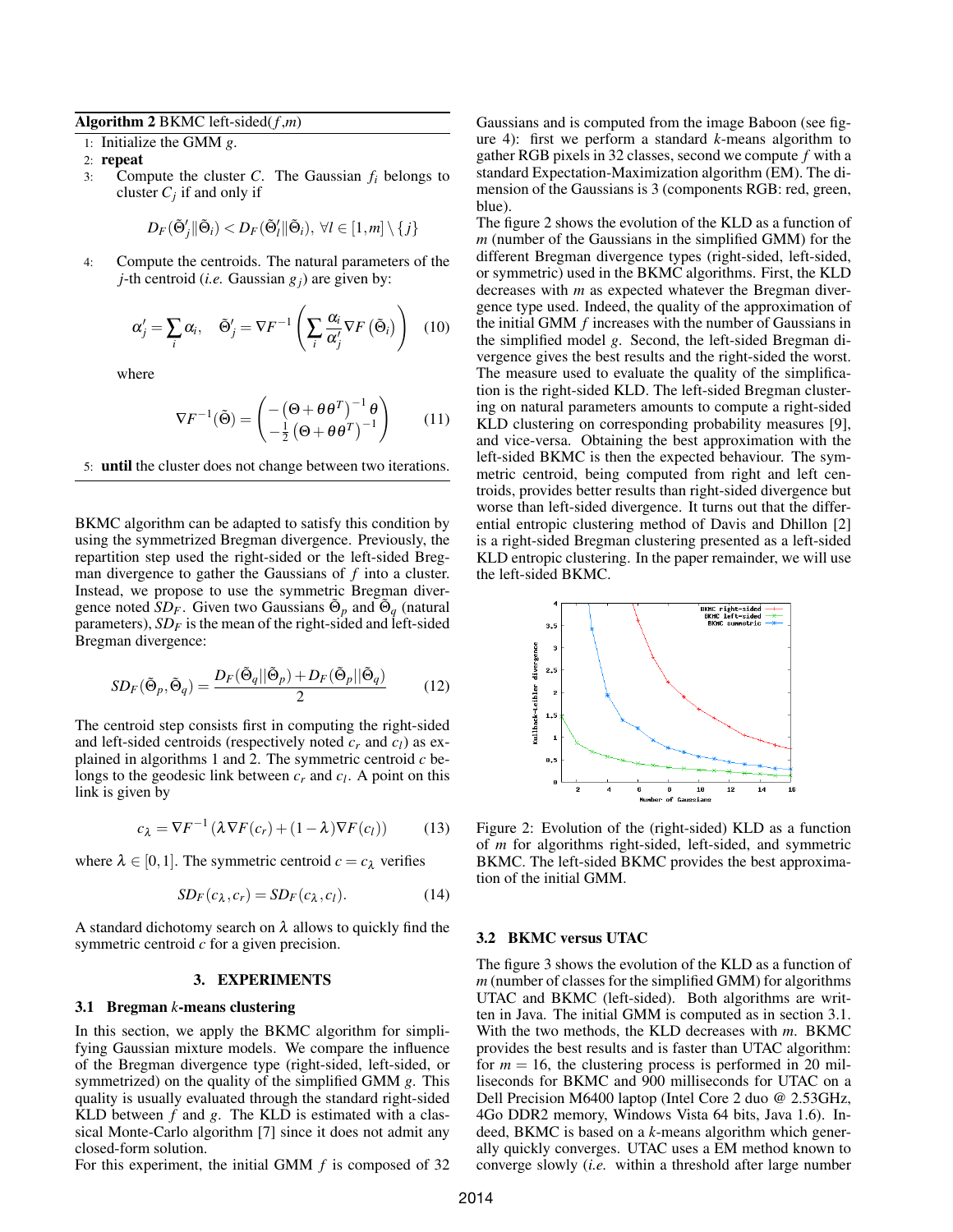of iterations). We automatically stop the UTAC process after 30 iterations if the process has not converged.



Figure 3: Evolution of the Kullback-Leibler divergence as a function of *m* for algorithms BKMC (proposed method) and UTAC.

# 3.3 Clustering-based image segmentation

In this section, we apply the GMM simplification methods in the context of clustering-based image segmentation problem. Given a color image, a pixel *x* can be considered as a point in  $\mathbb{R}^3$ . Given a GMM  $f$  of *n* Gaussians, the segmentation is performed by affecting each pixel *x* to the most probable class *C<sup>i</sup>* :

$$
f_i(x) > f_j(x) \,\forall j \in [1, n] \setminus \{i\}
$$

The segmentation is then illustrated by assigning the value of the class representative  $\mu_i$  to the pixel *x*.

For this experiment (see figure 4), we first consider an image (first column) and we compute an initial GMM *f* of 32 components as described in section 3.1. From this GMM, we compute the image segmentation (second column). *f* is then simplified into a 16 components GMM with algorithms UTAC and BKMC providing two different image segmentations (respectively third and fourth columns of the figure 4). The images used for the experiment are Baboon, Lena, Colormap, and Shantytown. The figure 4 also shows the value of the KLD (right-sided) between *f* and *g*.

With all images tested, the algorithm BKMC provides the best results (in terms of KLD value). The visual segmentation seems to be better with BKMC (closer to the initial segmentation). However, it is difficult to objectively judge the quality of the simplified GMM. Only a similarity measure such as Kullback-Leibler allows to compare both approaches.

### 4. CONCLUDING REMARKS

We have described a novel algorithm (BKMC) for simplifying Gaussian models based on a powerful generalization of Lloyd's celebrated *k*-means algorithm to entropic Bregman divergences [1]. Our algorithm extends easily to *arbitrary* mixture of exponential families. Interestingly, BKMC bypasses the problem of solving costly eigenvalue problems to find out the sigma points required by the state-of-the-art unscented transform clustering algorithm [5] (UTAC). We thus obtain faster simplification processing times as the dimension increase. Experiments corroborate that BKMC yields

better results in shorter computational time.

Quantizing GMM by *k*-means amounts to locally minimize the loss function defined as the Bregman information of all Gaussians minus the Bregman information of the codebook. Our method is thus related to rate distortion and information bottleneck theory as explained in [1]. As a future work, we are considering learning automatically the most appropriate number of components *m* in a simplified model. A Java applet illustrating the BKMC quantization algorithm is available on-line at:

http://www.sonycsl.co.jp/person/nielsen/KMj/

## 5. ACKNOWLEDGEMENTS

We thank Professor Jacob Goldberger [5] for email correspondences concerning the UTAC algorithm.This research was financially supported by ANR-07-BLAN-0328- 01 GAIA (Computational Information Geometry and Applications) and DIGITEO GAS 2008-16D (Geometric Algorithms & Statistics).

#### **REFERENCES**

- [1] A. Banerjee, S. Merugu, I. Dhillon, and J. Ghosh. Clustering with bregman divergences. *Journal of Machine Learning Research*, 6:234–245, 2005.
- [2] J. V. Davis and I. Dhillon. Differential entropic clustering of multivariate gaussians. In *Neural Information Processing Systems*, 2006.
- [3] A. P. Dempster, N. M. Laird, and D. B. Rubin. Maximumlikelihood from incomplete data via the EM algorithm. *Journal of Royal Statistical Society B*, 39:1–38, 1977.
- [4] J. Goldberger, S. Gordon, and H. Greenspan. An efficient image similarity measure based on approximations of kldivergence between two gaussian mixtures. In *IEEE International Conference on Computer Vision*, 2003.
- [5] J. Goldberger, H. Greenspan, and J. Dreyfuss. Simplifying mixture models using the unscented transform. *IEEE Transactions Pattern Analysis Machine Intelligence*, 30:1496–1502, 2008.
- [6] J. Goldberger and S. Roweis. Hierarchical clustering of a mixture model. In *Neural Information Processing Systems*, 2004.
- [7] J. R. Hershey and P. A. Olsen. Approximating the Kullback Leibler divergence between gaussian mixture models. In *IEEE International Conference on Acoustics, Speech, and Signal Processing*, 2007.
- [8] S. J. Julier and J. K. Uhlmann. Unscented filtering and nonlinear estimation. *Proceedings of the IEEE*, 92:401–422, 2004.
- [9] F. Nielsen, J.-D. Boissonnat, and R. Nock. On Bregman Voronoi diagrams. In *SIAM Symposium on Discrete Algorithms*, 2007.
- [10] J. Novoviov and A. Malk. Application of multinomial mixture model to text classification. In *Pattern Recognition and Image Analysis*, 2003.
- [11] E. Parzen. On the estimation of a probability density function and mode. *Annals of Mathematical Statistics*, 33:1065–1076, 1962.
- [12] K. Zhang and J. T. Kwok. Simplifying mixture models through function approximation. In *Neural Information Processing Systems*, 2006.